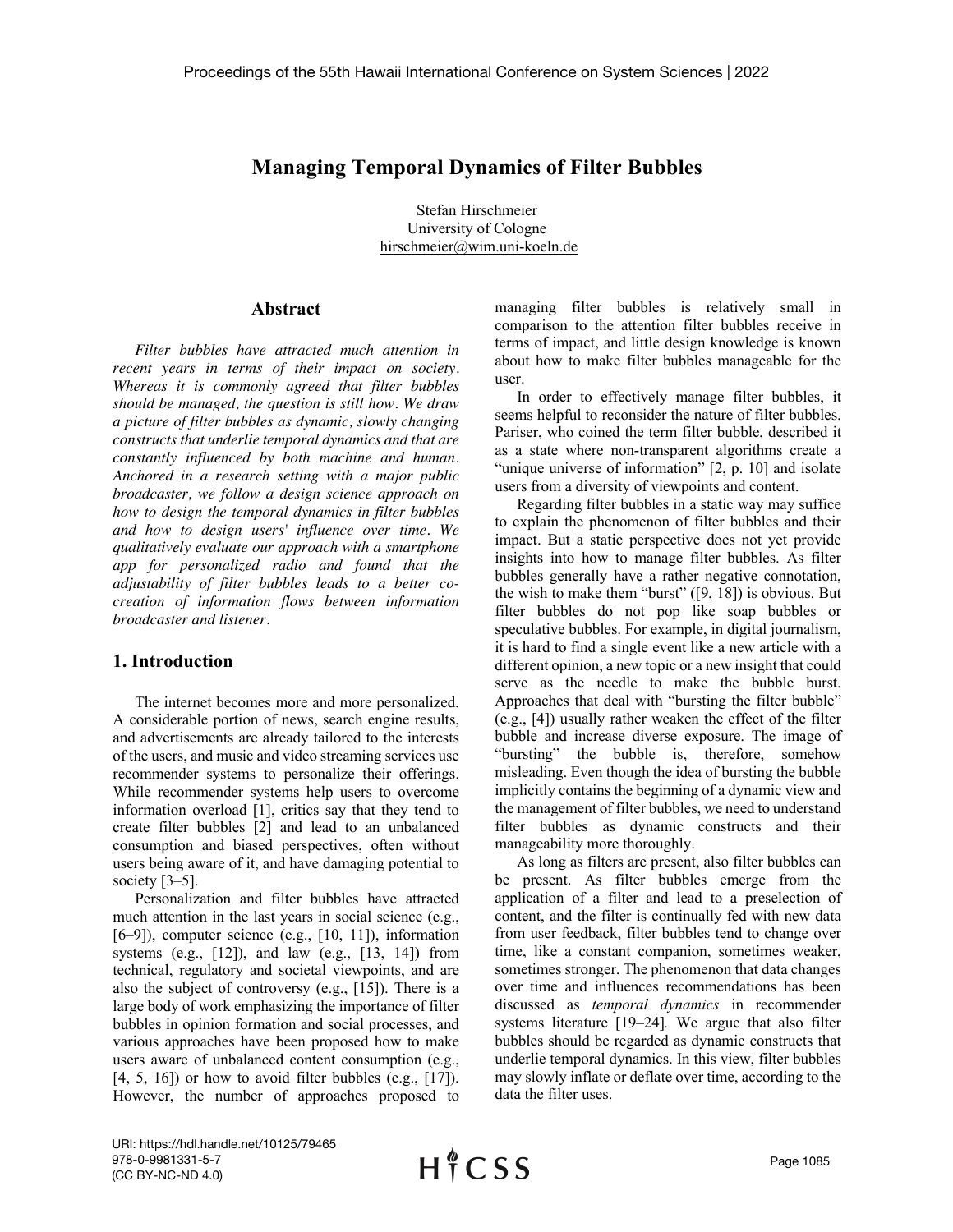There are different ways of dealing with filter bubbles. One approach is preventive – trying to avoid filter bubbles by running algorithms in the background to ensure balance and diversity (e.g., [17]). The other approach is permissive – allowing filter bubbles but giving the user control over them, allowing the user to play the corrective factor (e.g.,  $[4, 5, 16, 25, 26]$ ), and enabling a kind of value co-creation between the user and the recommender system. We want to focus on the latter – the manageability of filter bubbles.

As we regard filter bubbles as dynamic, technologydriven constructs, the question of managing filter bubbles is synonymous with the question of designing the *dynamic change* of filter bubbles. In most recommender systems applications, users can give likes and ratings for items and readjust them ex-post. But given dozens of likes every day, readjusting likes on an item-by-item basis can be quite time-consuming. Rather, adjustments (=temporal changes) to the user's interests (=likes) that make up the filter and subsequently the filter bubble call for a more efficient, co-creative way, allowing both the user and the system to change the user's filter bubble. Hence, we ask the question: *How to design the change of filter bubbles over time and give users control over their dynamics?*

## **2. Related work**

The concept of filter bubbles is not without controversy. While the presence of filter bubbles as immaterial constructs emerging from algorithms that define a preselection of content has been widely accepted, critics say that there is little to no evidence, neither for filter bubbles nor for the related concept of echo chambers [15]. Both filter bubbles and echo chambers can lead to the phenomenon of a biased perception, but with different mechanisms. While filter bubbles have a purely algorithmic background, echo chambers can be seen as a social counterpart to filter bubbles and are created by like-minded people of a recipient who have similar opinions and thus lead to a reinforcement of the recipient's opinion [27, 28].

In the following, we present related work from two different fields. First, we refer to approaches that directly aim at avoiding and controlling filter bubbles, and second, we refer to value co-creation with regard to journalism, as giving users control over filter bubbles is a matter of co-creation of value between information provider and information recipient.

## **2.1. Approaches to control filter bubbles**

Several approaches exist to avoid or reduce the risk of filter bubbles. Ekstrand et al. [29] propose a way to

prevent filter bubbles by giving the user control over the algorithmic settings. This can be the selection of algorithms, or the possibility to combine one algorithm with another. They also propose to give the user control over the degree of diversity of the information from the user profile using adjustable variables [29]. Interactive Recommender Systems have been proposed that aim to give the user more control over the recommendation process and to improve transparency, e.g., [30].

Iaquinta et al. [31] present a concept of a hybrid recommender system that combines a content-based approach with serendipitous heuristics in order to avoid filter bubbles with surprising suggestions. Required for their serendipity method is a content-based recommender system, that implements their anomalies and exceptions approach. They follow the idea that content should not be recommended if it is too similar to items the user has already consumed.

Webster & Vassileva [32] proposed an interactive visualization approach to explain and modify a collaborative filtering recommender system. The system shows the user which other users are most similar in terms of their preferences. Additionally, the user can change the degree of influence that the other users have on the recommendations individually for each user.

Nagulendra and Vassileva [25, 26] introduced an interactive visualization approach to illustrate and increase the awareness of the filter bubble in Online Social Networks. They designed their visualization based on a bubble metaphor to improve the comprehensibility of the filtering process in a way that is intuitive for the user. Category bubbles within the filter bubble show which categories are relevant from the recommender's perspective. The larger the bubble the greater the relevance of the category. Their system also offers the possibility to show which friends are most similar in terms of their interests. Additionally, users can modify the filter bubble by adding or deleting categories using a drag and drop function.

Furthermore, Bozdag and van den Hoven [5], Munson and Resnick [16], and Resnick et al. [4] present approaches on how to "burst the filter bubble" by making the user aware of unbalanced consumption.

## **2.2. Value co-creation in journalism**

Value co-creation is one of the key axioms of service-dominant logic (SDL). As proposed by Vargo and Lusch [33], service rather than goods is the basis of economic exchange. Service is defined as "the application of specialized competences (knowledge and skills) through deeds, processes, and performances for the benefit of another entity or the entity itself" [33, p. 22]. SDL argues that value is (a) not created by a manufacturer or provider, (b) not embedded into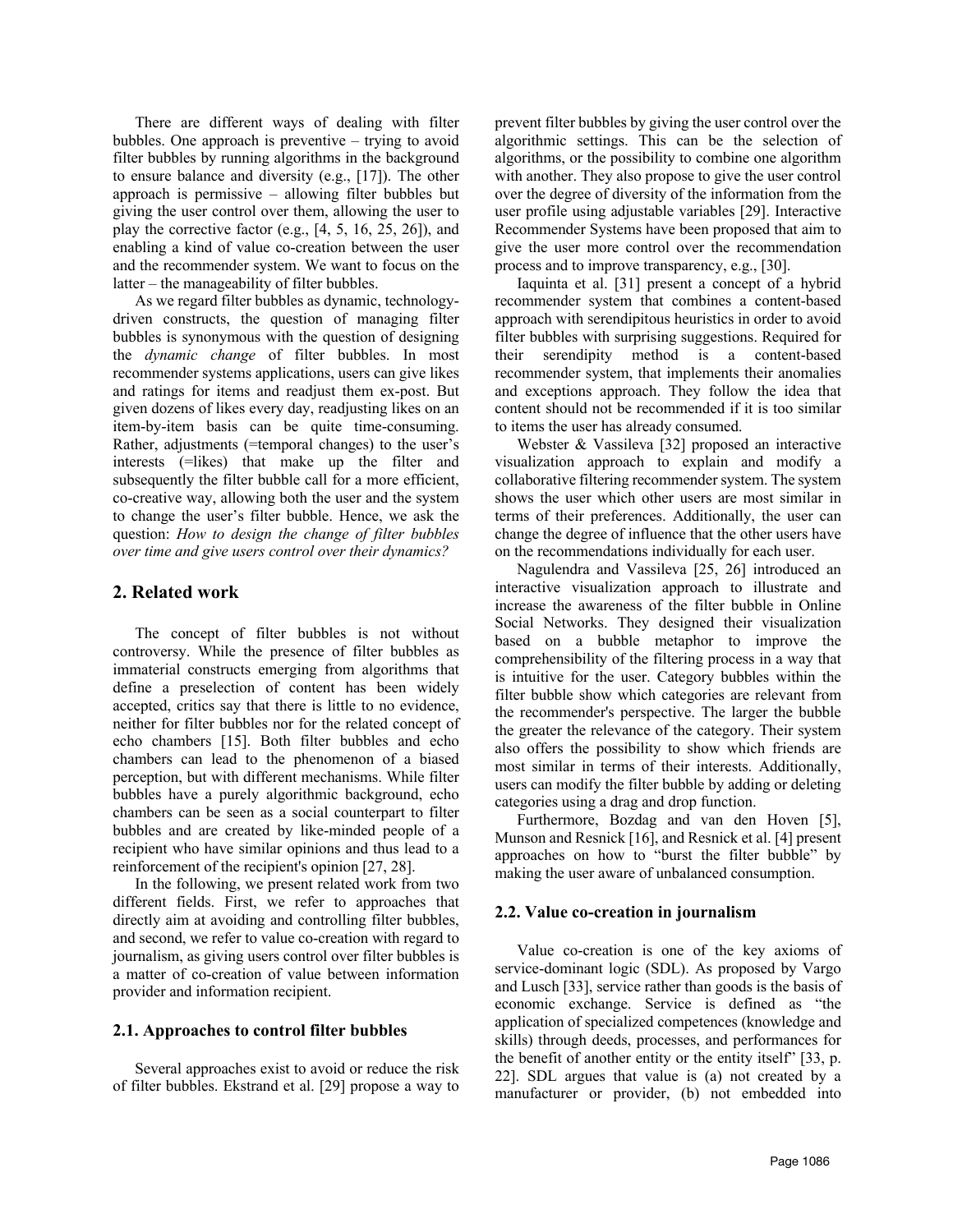products upon production, and (c) not exchanged in economic transactions (i.e., value in exchange). Rather, SDL argues that value is co-created when providers and customers interact—that is, when customers integrate their competencies with providers' service offerings (i.e., value in use or value in context), thereby making customers co-producers [33].

Transferred to traditional journalism, value is mainly created by the information provider (broadcasters, media houses, publishers) and consumed by the information recipient. The recipient has a rather passive role with hardly any opportunity for interaction.

In digital journalism, however, feedback channels exist that enable stronger value co-creation between information provider and recipient. As a result, the offering usually resembles an individual service offering rather than a mass offering.

Filter bubbles are mostly seen as intangible constructs with negative connotations that emerge from algorithms. However, under the value co-creation paradigm, allowing the user to modify the filter bubble may open up another facet of co-creating value between information provider and recipient.

## **3. Method and Research Setting**

In order to achieve our research goal, we follow a design-oriented approach in the methodology of Design Science Research (DSR) [34–37]. Design science is a well-known research approach in IS and has been reemphasized in the last years. At the core of design science is the iterative design with continuous reflection and incremental refinement. So far, we conducted one design cycle, and aim at contributing a level 1 design science contribution in the terminology of Gregor and Hevner [38].

Our research took place in cooperation with a major public radio broadcaster in Germany. Public broadcasters have a public-service remit to fulfill, so the management of filter bubbles is of special interest to them. The research on the management of filter bubbles was embedded in a 2.5-year design-oriented research project on recommender systems in public broadcasting. In this research project, we built a smartphone app that contains an interactive radio player with a radio recommender system in the backend and a connection to the media library of the broadcaster. Next to the interactive radio player, the management of the user's filter bubble<sup>1</sup> was also a feature of the smartphone app. It is important to note that the paper at hand focuses on the user's control over filter bubbles, not on the automatic prevention of filter bubbles.

Another focus of the research setting is the view on filter bubbles from a *content* perspective. The term filter bubble may describe both unbalanced topics and unbalanced opinions. Both are considered critical in literature: Information flows which, for example, almost completely omit political topics but mainly report on sports are just as critical as information flows which contain media bias in the form of mainly right- or leftoriented opinions. In our research setting, we focus on *content filter bubbles*, i.e., we look at filter bubbles from the perspective of content. Thus, we do not address opinions inside the filter bubble.

From a technical point of view, we design the mechanisms for temporal dynamics of filter bubbles and the corresponding recommender system.

## **4. Design Approach**

In our design approach, we distinguish the terms *items* from *topics*. *Items* are articles recommended by the recommender system (e.g., with the title "Methane emissions reach new record level"), whereas *topics* represent aggregated areas of interest (e.g., "climate change"). Both may represent the *interests* of the user. Recommender systems always work on an *item* level (with user-item-ratings), whereas humans tend to think in *topics*.

#### **4.1. Design Requirements**

Through several workshops and discussions with station experts, we identified four design requirements (DR) for content filter bubble design. Below, we describe the design requirements we identified, accompanied by a rationale indicating which experts' statements led to the respective requirement.

**DR1. Consumable.** Filter bubble visualizations should represent the data used for filtering in an understandable and consumable way.

Rationale: Radio experts did not want to overwhelm listeners with information. Titles of radio pieces are rather long, and lists of liked or disliked titles cause even more data. Spoken in words of information quality dimensions [39], "appropriate amount of data" and "ease of understanding" would come close to DR1.

**DR2. Accurate.** Filter bubbles should reflect the data used for filtering in an accurate way.

Rationale: In the past, radio experts had categorized their content for a smartphone app, but found that accuracy can be an issue when merging data. Also,

 $<sup>1</sup>$  Actually, we do not manage the filter bubble itself, but the</sup> user-item-rating in the user profile that leads to the filter

bubble. However, for illustration purposes, we stick to the idea of managing the filter bubble.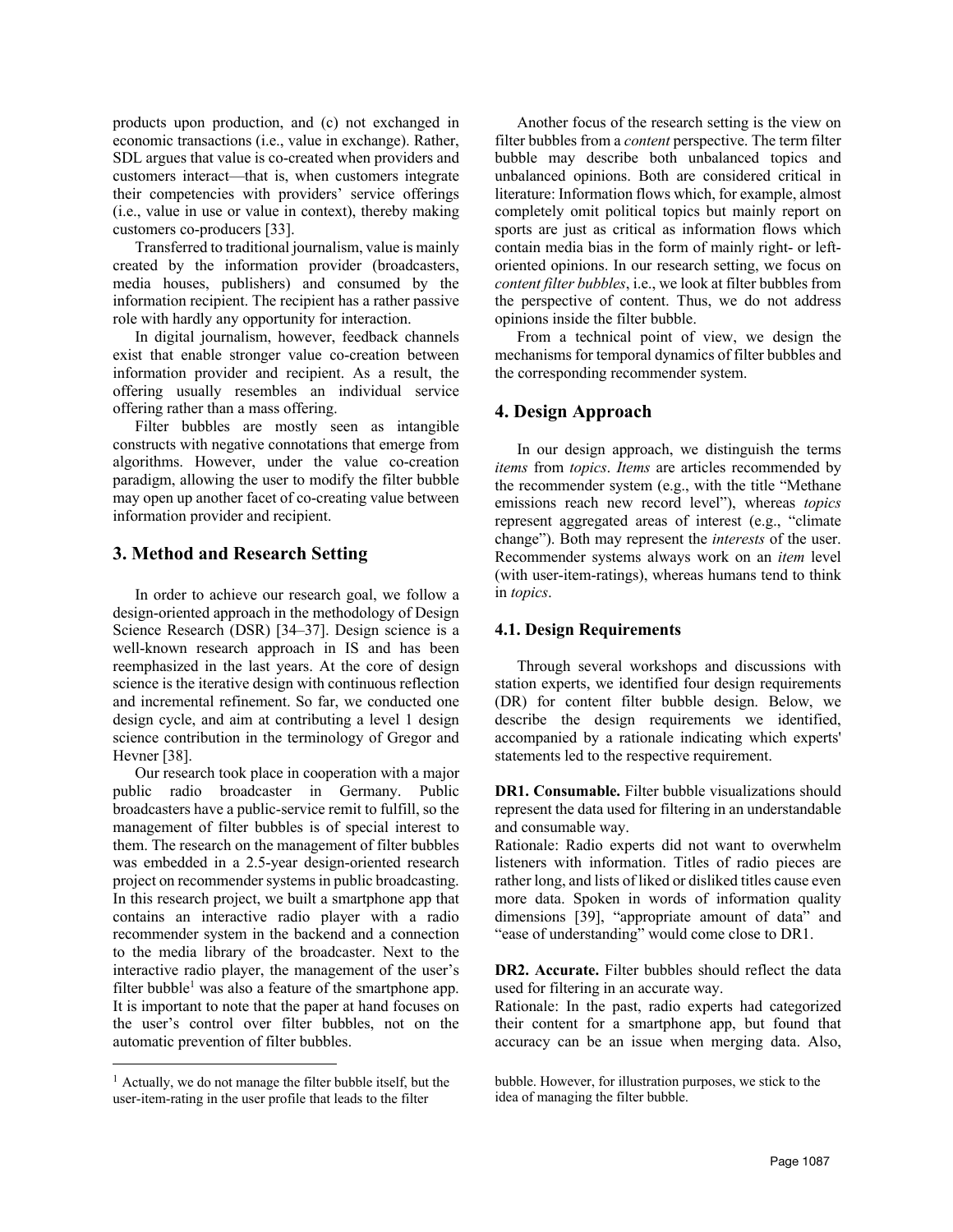experts assume that listeners of public radio might have higher requirements for accuracy than others. Along with "ease of understanding" and "appropriate amount of data", "accuracy" is a typical information quality dimension [39].

**DR3. Controllable.** Users should be able to correct the bubble by removing and adding topics.

Rationale: This was the key requirement mentioned with regard to the public-service remit. The ability to control and manage the filter bubble was perceived as a new facet of providing public value. More control over a recommender system has shown a better user experience [40] and increased transparency and trust [30].

**DR4. Expirable.** Filter Bubbles should reflect the interests of the user with correct time reference.

Rationale: In previous prototypes (which did not include filter bubble management yet but only a personalized radio player), we found that test users were sensitive to outdated content. Just like content itself, also areas of interest may outdate, both of which are the reason for temporal dynamics effects in recommender systems. Together with radio experts, we concluded that filter bubbles should have a "drain", i.e., old topics should automatically lose in importance over time (if they are not renewed by new likes), so new topics can gain weight. Spoken in words of information quality dimensions [39], "timeliness" refers to DR4.

#### **4.2. Design Principles**

In the following, we present the design principles we developed to match the design requirements. For each design principle, we present a rationale that provides a connection to the design requirements and the respective challenges. Figure 1 provides an overview of how design requirements relate to design principles.

**DP1. Interaction via word clouds.** Word clouds with topics are a suitable way to represent filter bubbles on the presentation and interaction layer.

Rationale: While searching for a suitable visualization to match DR1, we tested several approaches and performed a test where we showed mockups to test users with topics in the form of lists, word clouds and a hybrid visualization, with the word clouds being preferred. Word clouds have also proven to be a suitable form for explaining recommendations in literature [41–43]. Because of their cloud shape, word clouds are much better at representing a bubble metaphor than other visualizations such as lists. The interaction via word clouds allows humans to interact in an intuitive way with the filter bubble, as humans think in topics, whereas machines operate on a more detailed

level with user-item-ratings. Therefore, DP1 matches DR1 (see Figure 1).

Challenges: So far, word clouds have mostly been used to create static images and are rather unknown for being editable.



#### **Figure 1. Overview of design requirements and design principles**

**DP2. Item-Topic-Mapping.** An item-topic-mapping should be used to provide data for the word cloud.

Rationale: The human-consumable presentation described in DP1 requires the supply of corresponding data. DP2 is therefore the fundament to DP1. To covert data from user-item-ratings into a human-consumable form, metadata must be generated to enable an itemtopic-mapping.

Challenges: Different methods exist to generate metadata: (a) manually by archivists, editors, or users, or (b) automatically by natural language processing (NLP) techniques such as named entity recognition [44], part-of-speech-tagging (PoS) [45], term frequencies, supervised and unsupervised machine learning (e.g., [46, 47]), or transfer learning approaches (e.g., [48, 49]). In practice, manual tagging of keywords is often not economically feasible, or not to the required extent, so often only part of the media content is tagged by human agents. We chose a simple approach of automatic keyword generation by using the term frequency-inverse document frequency method (tf-idf) [46, 50] on the teaser texts and selecting the nouns only. More sophisticated approaches in NLP are imaginable. The topics are associated with items in a 1:n way, i.e., several topics can be tagged to one item. DP2 serves to fulfill DR1, DR2, and DR3 (see Figure 1).

**DP3. Removing function.** A function to manually remove topics should be implemented.

Rationale: According to DR3, users should be able to manually remove topics from their word cloud (filter bubble), e.g., by dragging and dropping topics from the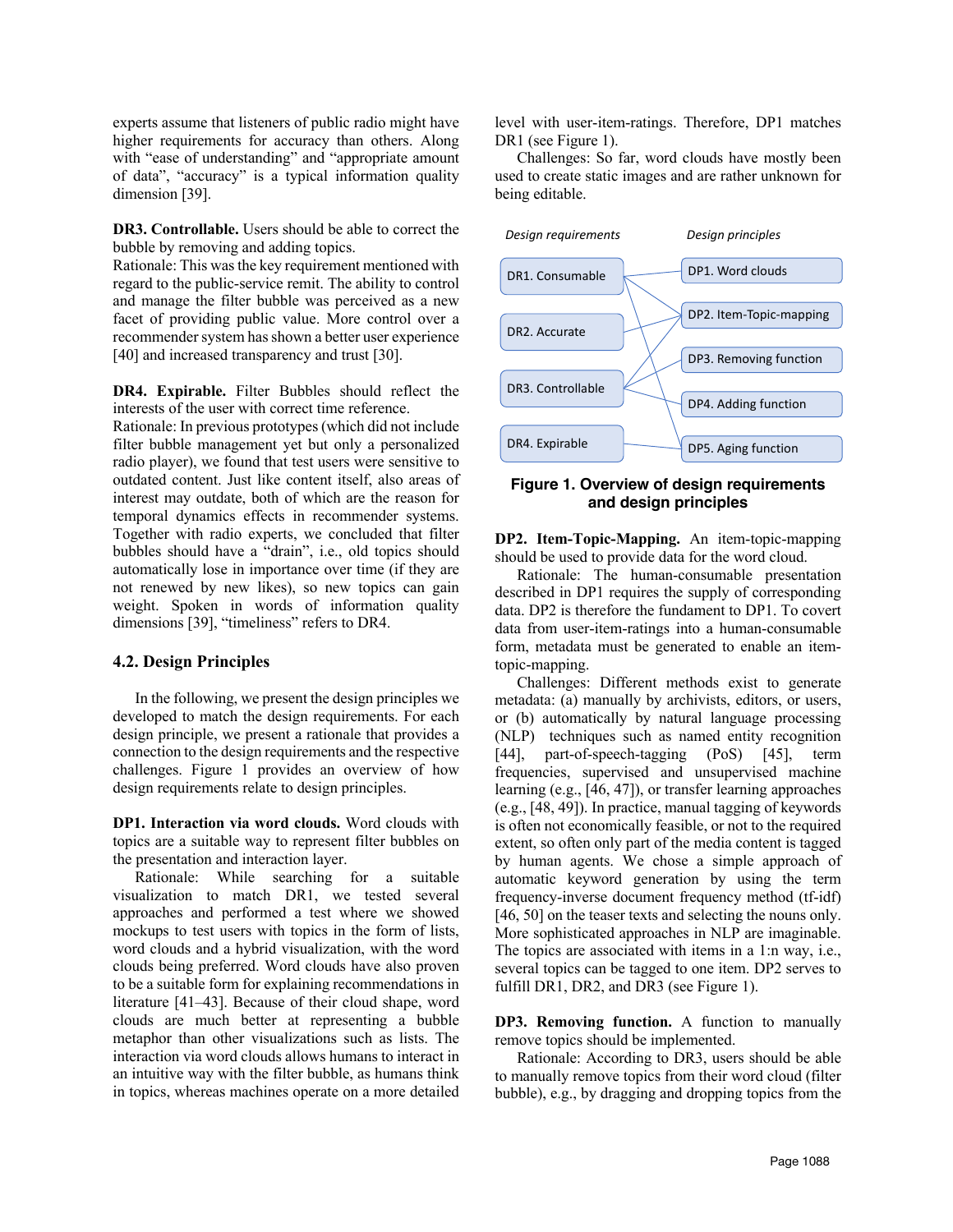inside of the bubble to the outside. When a topic is removed by the user, we identify all items related to that topic using the item-topic-mapping described in DP2 and reset all likes of the identified items.

Challenges: As we have a 1:n relationship of items to topics, we unintentionally also decrease other topics in their importance. For example, an item that the user liked is associated with the topics "Corona" and "health". Assume the user profile consists of various topics with different weights (number of likes shown in brackets), among them "Corona" (1), "health" (9), and "robots" (6). If the user manually removes the topic "Corona" from the filter bubble, also the topic "health" would lose importance, resulting in a user profile of "Corona"  $(0)$ , "health"  $(8)$ , and "robots"  $(6)$ . However, the more data the user profile contains, the more detailed the user profile is and the less likely co-occurrence and dependencies on topics are.

**DP4. Adding function.** A function to manually add topics should be implemented.

Rationale: According to DR3, users should also be able to add topics. Using the item-topic-mapping described in DP2, we can identify the items related to the new manually added topics.

Challenges: We do not have a symmetric situation to removing topics (as described in DP3). When deleting topics, the user is aware that his former likes are likely to be reset. When adding topics, in contrast, the user will most likely not expect that some item-likes are set automatically. So, when a user adds topics to his filter bubble, we decided that items concerning that topic should not be liked automatically but queued by the recommender system for upcoming recommendations. This way, by adding topics the user will not immediately influence the recommender system but time-delayed.

**DP5. Aging function.** Older ratings should decrease in importance.

Rationale: DP5 is directly derived from DR4 in order to represent the time reference of user interests. What was of interest last year is not necessarily of interest today.

Challenges: The tricky part is that the aging function should be congruent for both a) the database for the recommender system and b) the visualization for the user. Regarding b), topics that lose in importance can also be displayed less important (e.g., by smaller fonts) and regarding a) the same aging function has to be applied in the recommendation engine, otherwise, the word cloud would fail to provide an accurate visualization (as required by DR1). The simplest way of an aging function is to give an expiry date to user-itemratings, so no "smooth fade-out" function has to be

implemented. Therefore, DP5 serves DR4 in conjunction with DR1.

#### **4.3. Designing the data flow in filter bubbles**

Figure 2 provides a view on the dynamic data flow in filter bubbles as designed in our approach. The filter bubble is visualized by a word cloud with different topics as depicted in DP1. For better understanding, the design principles are also allocated in Figure 2.

**4.3.1. Sources for the filter bubble.** The filter bubble has two sources. The first source is the likes and ratings from the user that are collected by the recommender system (upper left corner in Figure 2). In order to visualize the topics associated with these rated items, the item-topic-mapping is required (DP2). The second source is the manual adding of topics (lower-left corner in Figure 2) as described in DP4.

**4.3.2. Drains for the filter bubble.** The filter bubble has two drains. The first drain is an automatic aging of user-item-ratings (upper right corner in Figure 2) as described in DP5. The second drain is the manual removing of topics (lower right corner in Figure 2) as described in DP 3.

**4.3.3. Co-creating the bubble data.** Over time, recommender systems collect feedback data from the user and build up a user profile in the form of user-itemratings. Depending on the implementation, explicit and/or implicit feedback is collected. As a result, the recommender system builds up a *foreign image* of the user, which is not necessarily in line with the *self-image* [51] of the user.

Research has shown that users might hesitate to feed recommender systems with feedback when they know that the feedback is stored in their user profile and they lose control over the data [52]. Algorithms have a hard time to distinguish short-term from long-term interests [53] and which characteristic of an item is interesting for a user in particular. In other words, feedback possibilities of recommender systems are well-suited for data collection, but less suited for adjusting and managing, and users have hardly any control over the data once it is inside the system.

The explicit or implicit feedback that users give to recommended items can already be seen as a form of value co-creation [54]. The user actively or passively discloses information that is of use to render information more individually towards him/her. Value is not created by the information provider alone, but in co-creation with the recipient, resulting in personalized information streams.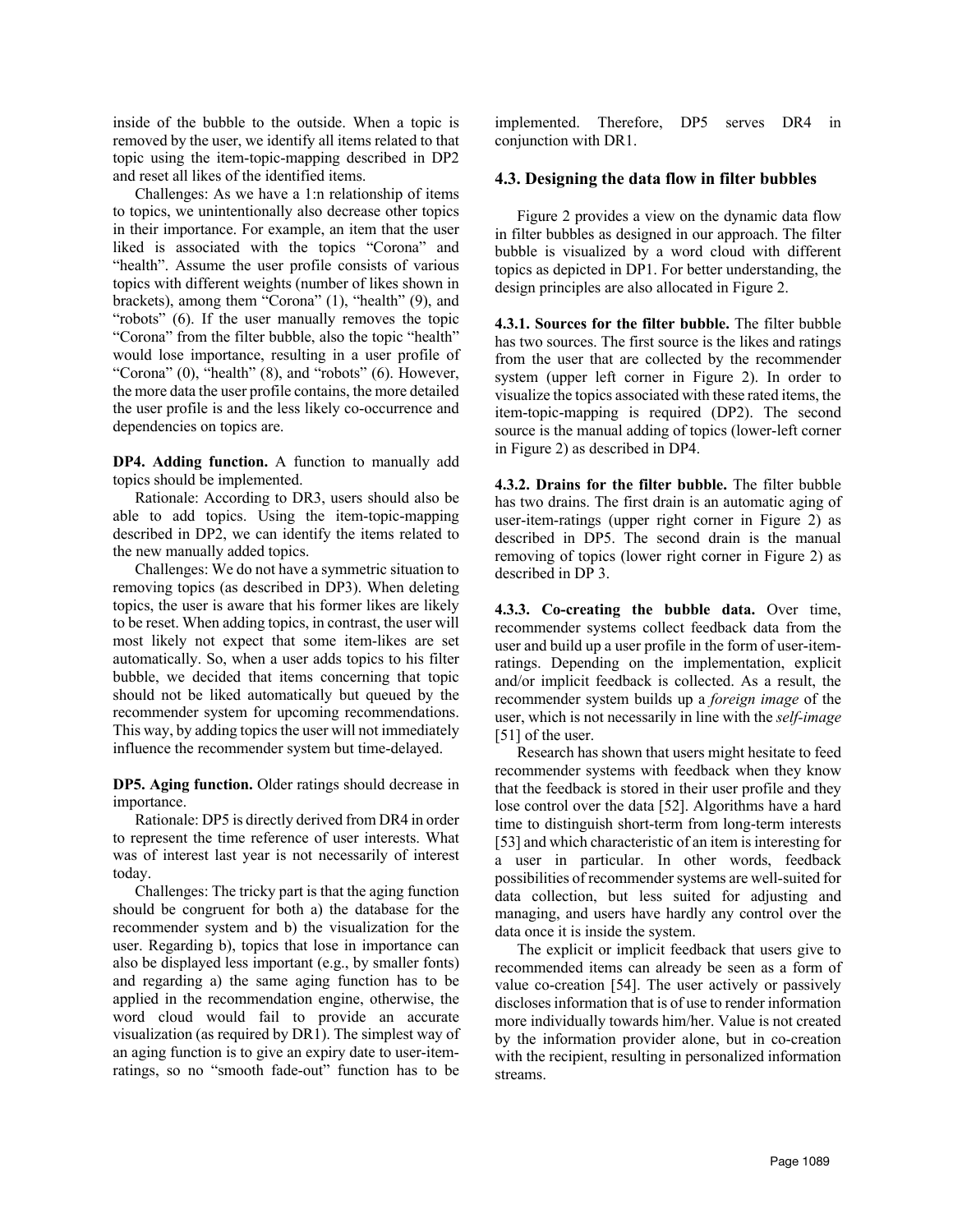

**Figure 2. Temporal dynamics of a filter bubble**

With our approach, we enhance the concept of value co-creation. We allow users to correct the *foreign image* that the filter algorithm has of them with their *selfimage*. The filter bubble as designed in our approach can be used to continuously adjust *foreign image* and *selfimage*. Also, users can undo likes or views (as an implicit expression of interest) that were only of temporary interest for the user. In comparison, the possibility to give likes and dislikes provides only limited control over the data stored in the user profile [55] and the resulting filter bubble.

**4.3.4. Deflating and inflating bubbles.** As a matter of continuous adjustment, the temporal dynamics between two sources and two drains of the bubble lead to temporary deflations and inflations of the bubble.

The smaller the filter bubble get (few topics inside), the stronger it personalizes. The bigger the bubble gets (many topics inside), the more diverse personalization becomes. When a user manually removes topics from inside the filter bubble (or drags them out of the bubble), diversity decreases (all else being equal). When a user manually adds topics (or drags them from outside the bubble into the bubble) diversity increases (ceteris paribus). Speaking in metaphors again, filter bubbles do not burst from getting too big like balloons do. They can expand infinitely, and their effect disappears the greater they become.

# **5. Evaluation**

## **5.1. Evaluation plan**

For evaluation purposes, we developed a web app for smartphones that included three screens (Figure 3), (a) a simple player (play, pause, skip, rewind 15 seconds) with recommender feedback interactions, (b) a screen with a history of all consumed items and the user's rating in list form, and (c) visualization of the users' filter bubble in which users could also manage their filter bubbles. The prototype was connected to the media library of a public broadcaster. In the history screen, a list of all consumed items was shown and the corresponding rating. Users were able to change the ratings in the list ex-post and to reset all ratings. In the filter bubble screen, users could explore topics in their filter bubble, remove topics from their filter bubble or reset the whole bubble. The color coding and orientation of words were random. In this prototype, users were however not yet able to add topics.

Considering the early stage of developing filter bubble management for digital journalism, we chose a qualitative evaluation design with personal interviews. We developed an interview guideline for descriptive face-to-face interviews to get a rich description of the perception and acceptance of filter bubble management.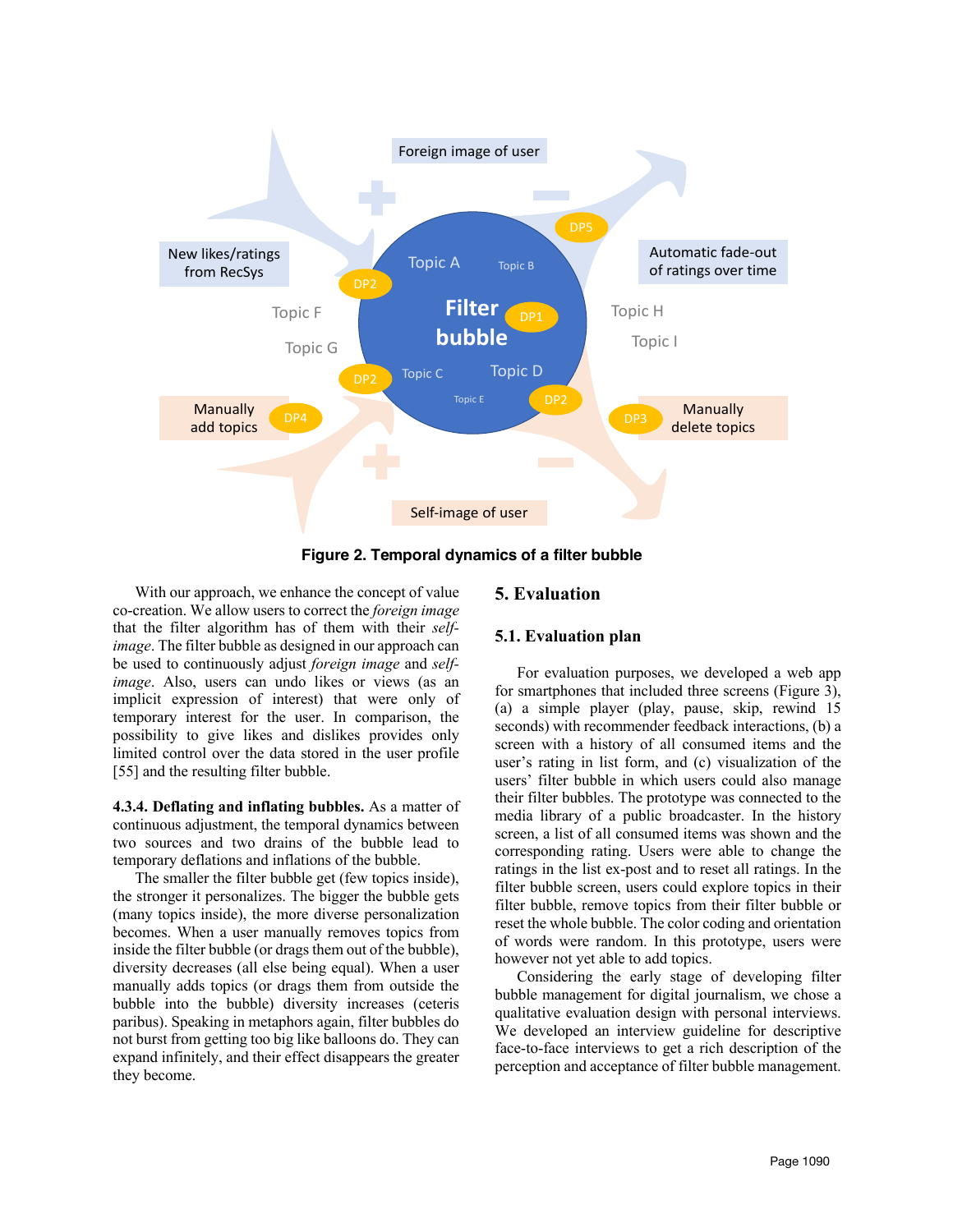During the prototype development, we pre-tested our prototype with ten test listeners to see if there are major flaws we need to adjust in the prototype or our interview guideline. After that, for the subsequent evaluation, we conducted 34 interviews of 10 to 15 minutes between November 2019 and January 2020. As we decided to gather feedback from both regular radio listeners and non-listeners, we interviewed 50% listeners and 50% non-listeners. The age of our test persons ranged from 21 to 72 years.

After a brief introduction to our research project, we presented the prototype to the participants and asked them to express any experience and thought following the think-aloud method [56]. We did not explain the features of the prototype but wanted to see how users get along themselves, how intuitive the approach is, and hear what participants think while exploring the prototype. We helped when participants missed features or had problems using the prototype. We asked participants to screen at least 15 content items and like a couple of them to populate the filter bubble. After participants had used all features and produced enough data, we asked them in which regard they prefer to use the history (list of items) and in which regard they prefer to use the filter bubble to adjust their likes and interests.



**Figure 3. Prototype with player (left), history (middle) and filter bubble visualization (right)**

#### **5.2. Evaluation results**

**5.2.1. Perception of the word cloud in general.** Some participants intuitively perceived value in seeing the filter bubble and being able to adjust it. "This is a great feature. I would use this word cloud to train the recommender system. In the first weeks, I would probably check regularly, and afterwards only occasionally." Next to the idea of training the recommender system after startup, other participants connected to issues they had with recommender systems before, such as, "on other platforms like Spotify or Youtube I sometimes wonder how my feed comes about. Especially on Youtube, I am annoyed by this. I would even tend not to click on certain things because I know that it will flush videos from certain areas into the feed that I don't want to see."

Most of the participants appreciated further interaction possibilities with the recommender system, and regarding the adjustability and the visualization of the filter bubble using the word cloud, users largely agreed that the ability to inspect the filter bubble, to adjust specific keywords and to reset the entire profile is very meaningful and valuable, from which we conclude a positive evaluation of DP1. Our findings are in line with [41], who found word clouds to be a suitable form for visualization of recommendation results.

**5.2.2. Perception of topics inside the word cloud.** The topics displayed by the filter bubble caused much attention. Some topics were as expected by participants, other topics were not expected and made participants curious. So, the evaluation of DP2 (the item-topicmapping), on the one hand, resulted in acceptance (expected topics), and on the other hand resulted in surprise (unexpected topics), which led to a greater interest in scrutinizing and adjusting the filter bubble.

Often, it was not intuitive to participants that the words are editable, so we had to explicitly mention that words can be removed. However, after removing words from the bubble, all participants spoke positively about the removing function (DP3).

However, while most participants generally agreed with a word cloud visualization, participants also criticized the way we implemented the visualization. Some participants were irritated by the orientation of words, the color code, and complained about the chaotical order, such as, "I always have to turn the phone to read the words", and "some words are blue, some are yellow, and I don't know why". Those participants perceived the visualization of the history (list of items) as more pleasant and less confusing in direct comparison. Also, participants said they were used to working with lists, whereas the handling of interactive word clouds was rather unfamiliar to them. As a consequence of the chosen evaluation design, we could not separate functionality from the design of features, and we had not optimized usability. Other visualizations of the word cloud, such as different color codes, fonts, font sizes, text orientation and local arrangements such as clusters of words might result in a better acceptance of the word cloud and better intuitiveness.

We were not able to evaluate DP4 and DP5 as the adding function was not yet implemented in this design cycle (but we expect the user feedback not so much different from the topic removing function) and the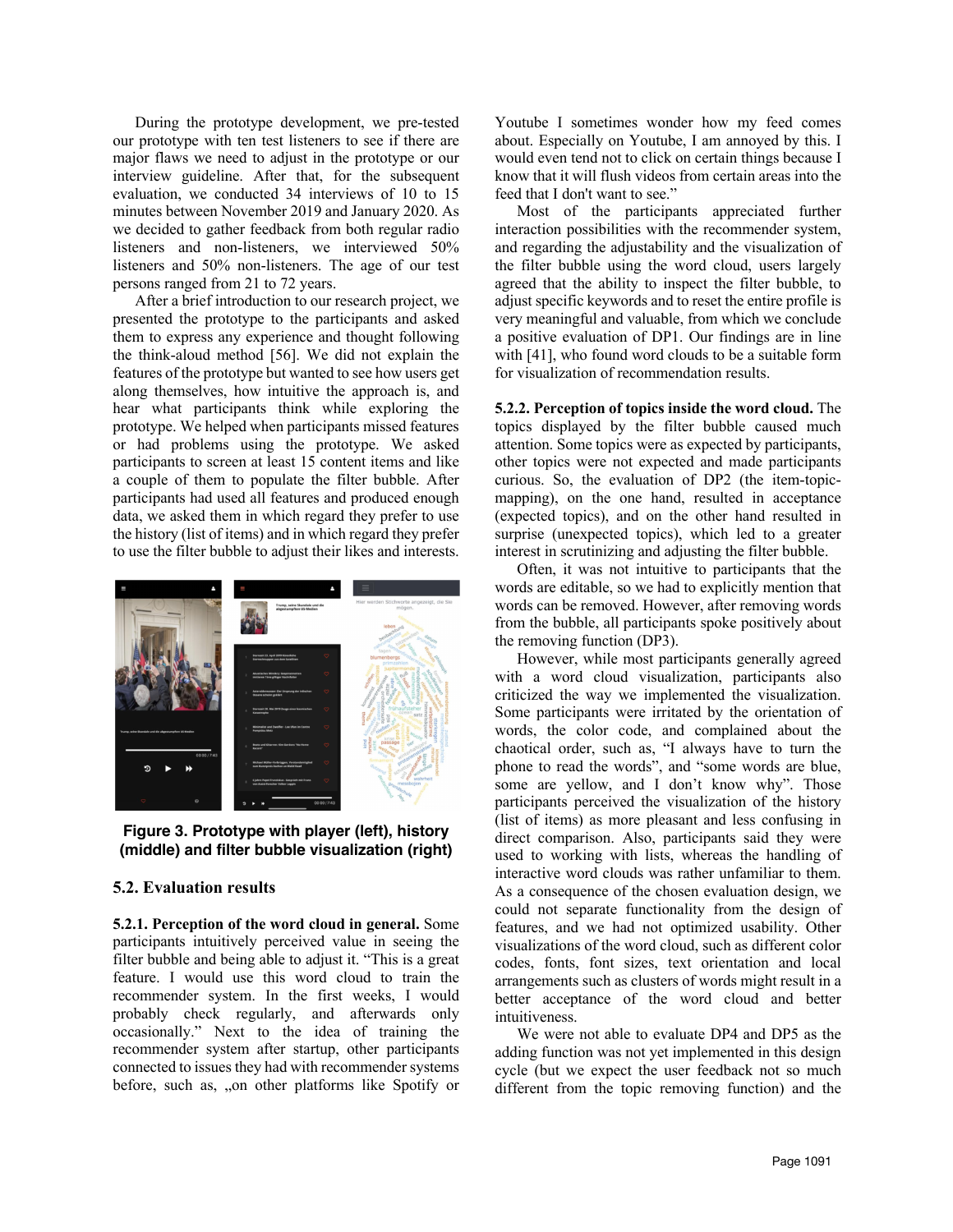aging function needs a different long-term evaluation setup.

### **6. Discussion and limitations**

In this research, we proposed an approach to manage filter bubbles for digital journalism by conceptualizing and designing the temporal dynamics of filter bubbles. We allowed users to interact with the filter bubble for a continuous value co-creation to align foreign image and self-image of the user. While this research provides a conceptual basis for the management of filter bubbles at an early stage, it can already inform providers of digital journalism how to design filter bubbles from a dynamic perspective and allow users to better co-create value by enhanced interaction possibilities.

*Contribution to science.* We contributed a level 1 design science contribution in the terminology of Gregor and Hevner [38] that may support nascent design theories for the management of filter bubbles.

*Contribution to practice.* The results from this research might not only be of valuable insight for public broadcasters that have a public-service remit to fulfil. Manageable filter bubbles might also be of value to private media offers in journalism, as they may increase trust in recommender systems and have the potential to strengthen customer loyalty.

*Limitations.* Surely, our approach is not without limitations. With the word cloud and the item-topicmapping, we assume that the user liked the content of the item (i.e., article). However, we cannot be sure if the user liked the content, it could have also been the author, the format, the writing style, or something else. It is also possible that the user only liked part of the item. We do not know exactly – but recommender systems do neither. Still, we have an additional bias in the itemtopic-mapping, and, in the worst case, we might present an image to the user that does not truly reflect his/her user-item-ratings, and therefore not truly fulfill DR2 (accuracy).

Also, there is a possible contradiction in the design requirements. Consumability (DR1) and accuracy (DR2) do not always go hand in hand, as consumability might require a reduction of information and a loss of accuracy. A possible trade-off between consumability and accuracy can therefore be seen as a limitation in the requirements. Nevertheless, the topic-item-mapping seems to be an motivator and enabler for interaction with the filter bubble.

*Future Research.* Future research should analyze how to improve the usability of interactive filter bubbles concerning color coding, font, font size, orientation, and local arrangements. Also, the level of granularity of topics may be important for research (e.g., what to

display when a user is interested in football, but not in tennis) with a taxonomy in the background.

In this research, we focused on content filter bubbles. As a next step, also an opinion perspective (political orientation) could be integrated into the filter bubble, raising the question of how to categorize opinions, how to integrate them into the bubble visualization, and how to adjust political orientation. Furthermore, the bubble we designed represents the positive interests of the user, whereas topics outside the bubble can still be part of the recommendation, as the user is still open to those topics, but not intensely interested. However, there might be topics that users want to avoid. While this may be important for public service journalism, it might also be of interest to private media houses to express and adjust negative interests. Further research has to investigate the solution corridor of manageable filter bubbles for digital journalism and their temporal dynamics.

## **Acknowledgments**

This work was supported by Deutschlandradio in a joint research project with the University of Cologne. Many thanks to Jan Janka, Markus Waldhauser and Dr. Nicola Balkenhol for their support.

#### **7. References**

- [1] F. R. Ricci Lior; Shapira, Bracha, "Introduction to Recommender Systems Handbook," in *Recommender Systems Handbook*, F. R. Ricci Lior; Shapira, Bracha; Kantor, Paul B., Ed. Boston, MA, USA: Springer, 2011, pp. 1–30.
- [2] E. Pariser, *The Filter Bubble: What The Internet Is Hiding From You*. Penguin UK, 2011.
- [3] N. Pöchhacker, M. Burkhardt, A. Geipel, and J.-H. Passoth, "Interventionen in die Produktion algorithmischer Öffentlichkeiten: Recommender Systeme als Herausforderung für öffentlich-rechtliche Sendeanstalten," *kommunikation @ gesellschaft*, vol. 18, 2017.
- [4] P. Resnick, R. K. Garrett, T. Kriplean, S. A. Munson, and N. J. Stroud, "Bursting your (filter) bubble: strategies for promoting diverse exposure," 2013, pp. 95–100. doi: 10.1145/2441955.2441981.
- [5] E. Bozdag and J. van den Hoven, "Breaking the filter bubble: democracy and design," *Ethics Inf Technol*, vol. 17, no. 4, pp. 249–265, Dec. 2015, doi: 10.1007/s10676-015-9380-y.
- [6] Q. V. Liao and W. T. Fu, "Beyond the filter bubble: Interactive effects of perceived threat and topic involvement on selective exposure to information," presented at the 31st Annual CHI Conference on Human Factors in Computing Systems: Changing Perspectives, CHI 2013, 2013. doi: 10.1145/2470654.2481326.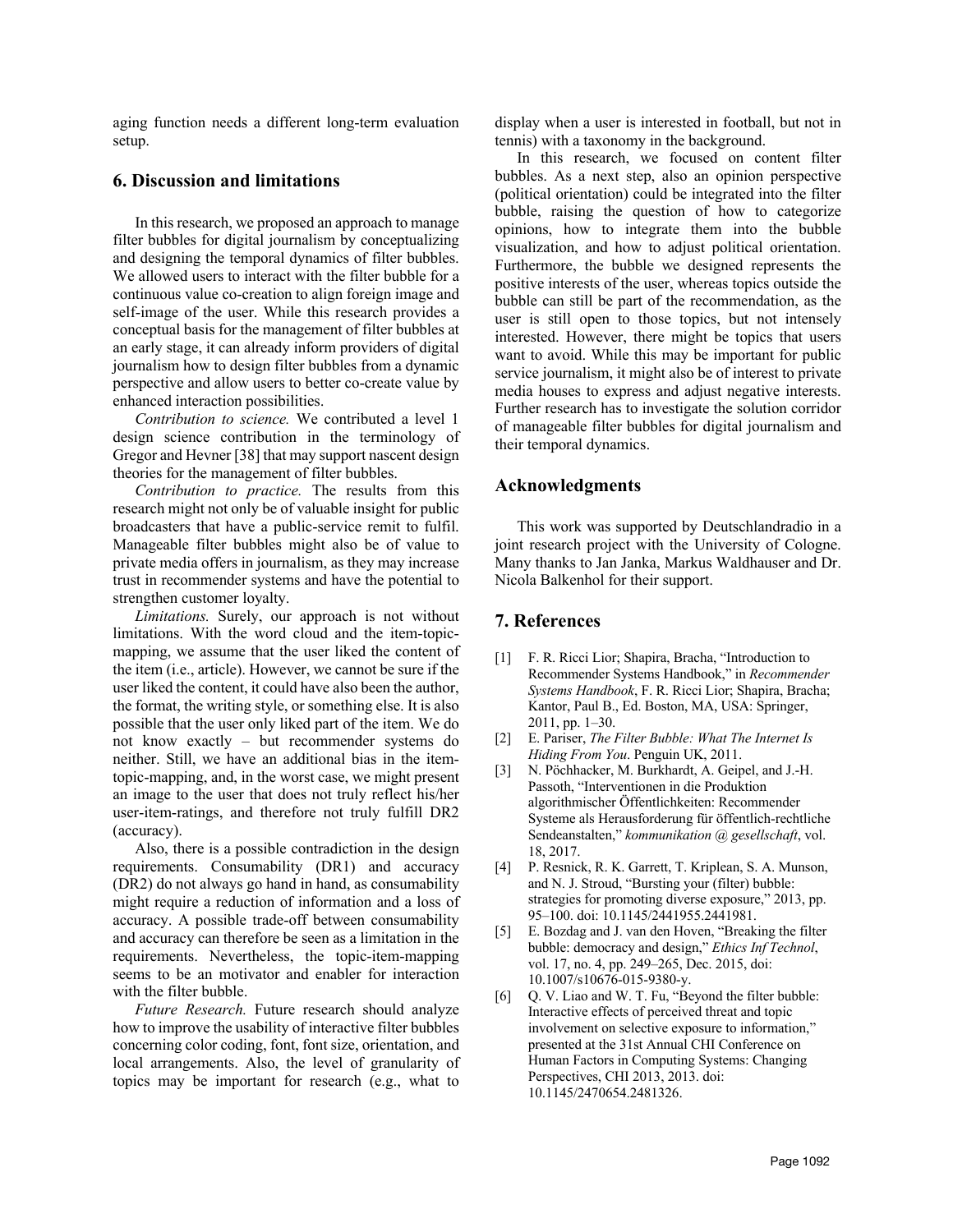- [7] D. Nikolov, D. F. M. Oliveira, A. Flammini, and F. Menczer, "Measuring online social bubbles," *PeerJ Computer Science*, vol. 1, p. e38, Dec. 2015, doi: 10.7717/peerj-cs.38.
- [8] C. Matt, A. Benlian, T. Hess, and C. Weiß, "Escaping from the Filter Bubble? The Effects of Novelty and Serendipity on Users' Evaluations of Online Recommendations," Dec. 2014.
- [9] M. Haim, A. Graefe, and H.-B. Brosius, "Burst of the Filter Bubble?," *Digital Journalism*, pp. 330–343, Jul. 2018.
- [10] M. Taramigkou, E. Bothos, K. Christidis, D. Apostolou, and G. Mentzas, "Escape the bubble: guided exploration of music preferences for serendipity and novelty," in *Proceedings of the 7th ACM conference on Recommender systems*, Hong Kong, China, Oct. 2013, pp. 335–338. doi: 10.1145/2507157.2507223.
- [11] P. Symeonidis, L. Coba, and M. Zanker, "Counteracting the filter bubble in recommender systems: Novelty-aware matrix factorization," *Intelligenza Artificiale*, vol. 13, no. 1, pp. 37–47, Jan. 2019, doi: 10.3233/IA-190017.
- [12] T. T. Nguyen, P.-M. Hui, F. M. Harper, L. Terveen, and J. A. Konstan, "Exploring the filter bubble: the effect of using recommender systems on content diversity," 2014, pp. 677–686. doi: 10.1145/2566486.2568012.
- [13] F. J. Zuiderveen Borgesius, D. Trilling, J. Möller, B. Bodó, C. H. de Vreese, and N. Helberger, "Should we worry about filter bubbles?," *Internet Policy Review*, vol. 5, no. 1, Mar. 2016, doi: 10.14763/2016.1.401.
- [14] N. Helberger, "On the Democratic Role of News Recommenders," *Digital Journalism*, vol. 7, no. 8, pp. 993–1012, Sep. 2019, doi: 10.1080/21670811.2019.1623700.
- [15] A. Bruns, "Filter bubble," *Internet Policy Review*, vol. 8, no. 4, Nov. 2019, Accessed: Aug. 30, 2021. [Online]. Available: https://policyreview.info/concepts/filter-bubble
- [16] S. Munson and P. Resnick, "Encouraging Reading of Diverse Political Viewpoints with a Browser Widget," presented at the Proceedings of the 7th International Conference on Weblogs and Social Media, ICWSM, 2013.
- [17] S. Hirschmeier and V. Beule, "Compliance of Personalized Radio with Public-Service Remits," Singapore, 2018. doi: 10.1145/3213586.3226204.
- [18] A. Abisheva, D. Garcia, and F. Schweitzer, "When the filter bubble bursts: collective evaluation dynamics in online communities," in *Proceedings of the 8th ACM Conference on Web Science*, New York, NY, USA, May 2016, pp. 307–308. doi: 10.1145/2908131.2908180.
- [19] W. Hong, L. Li, and T. Li, "Product recommendation with temporal dynamics," *Expert Systems with Applications*, vol. 39, no. 16, pp. 12398–12406, Nov. 2012, doi: 10.1016/j.eswa.2012.04.082.
- [20] Y. Koren, "Collaborative filtering with temporal dynamics," in *Proceedings of the 15th ACM SIGKDD international conference on Knowledge discovery and*

*data mining*, Paris, France, Jun. 2009, pp. 447–456. doi: 10.1145/1557019.1557072.

- [21] K. Ji, R. Sun, W. Shu, and X. Li, "Next-song recommendation with temporal dynamics," *Knowledge-Based Systems*, vol. 88, pp. 134–143, Nov. 2015, doi: 10.1016/j.knosys.2015.07.039.
- [22] C. Rana and S. K. Jain, "A study of the dynamic features of recommender systems," *Artificial Intelligence Review*, vol. 43, no. 1, pp. 141–153, Jan. 2015, doi: 10.1007/s10462-012-9359-6.
- [23] N. Koenigstein, G. Dror, and Y. Koren, "Yahoo! music recommendations: modeling music ratings with temporal dynamics and item taxonomy," in *Proceedings of the fifth ACM conference on Recommender systems*, New York, NY, USA, Oct. 2011, pp. 165–172. doi: 10.1145/2043932.2043964.
- [24] J. L. Moore, S. Chen, D. Turnbull, and T. Joachims, "Taste Over Time: The Temporal Dynamics of User Preferences," 2013.
- [25] S. Nagulendra and J. Vassileva, "Understanding and controlling the filter bubble through interactive visualization: a user study," in *Proceedings of the 25th ACM conference on Hypertext and social media*, Santiago, Chile, Sep. 2014, pp. 107–115. doi: 10.1145/2631775.2631811.
- [26] S. Nagulendra and J. Vassileva, "Providing awareness, explanation and control of personalized filtering in a social networking site," *Inf Syst Front*, vol. 18, no. 1, pp. 145–158, 2016, doi: 10.1007/s10796-015-9577-y.
- [27] S. Flaxman, S. Goel, and J. M. Rao, "Filter Bubbles, Echo Chambers, and Online News Consumption," Social Science Research Network, Rochester, NY, SSRN Scholarly Paper ID 2363701, Mar. 2016. Accessed: Apr. 06, 2018. [Online]. Available: https://papers.ssrn.com/abstract=2363701
- [28] R. K. Garrett, "Echo chambers online?: Politically motivated selective exposure among Internet news users," *Journal of Computer-Mediated Communication*, vol. 14, no. 2, pp. 265–285, Jan. 2009, doi: 10.1111/j.1083-6101.2009.01440.x.
- [29] M. D. Ekstrand, D. Kluver, F. M. Harper, and J. A. Konstan, *Letting Users Choose Recommender Algorithms: An Experimental Study*. Association for Computing Machinery, 2015. doi: https://doi.org/10.1145/2792838.2800195.
- [30] C. di Sciascio, V. Sabol, and E. E. Veas, "Rank As You Go: User-Driven Exploration of Search Results," in *Proceedings of the 21st International Conference on Intelligent User Interfaces*, New York, NY, USA, 2016, pp. 118–129. doi: 10.1145/2856767.2856797.
- [31] L. Iaquinta, M. d Gemmis, P. Lops, G. Semeraro, M. Filannino, and P. Molino, "Introducing Serendipity in a Content-Based Recommender System," in *2008 Eighth International Conference on Hybrid Intelligent Systems*, Sep. 2008, pp. 168–173. doi: 10.1109/HIS.2008.25.
- [32] A. Webster and J. Vassileva, "The keepup" recommender system," in *Proceedings of the 2007 ACM conference on Recommender systems*, Minneapolis, MN, USA, Oct. 2007, pp. 173–176. doi: 10.1145/1297231.1297264.